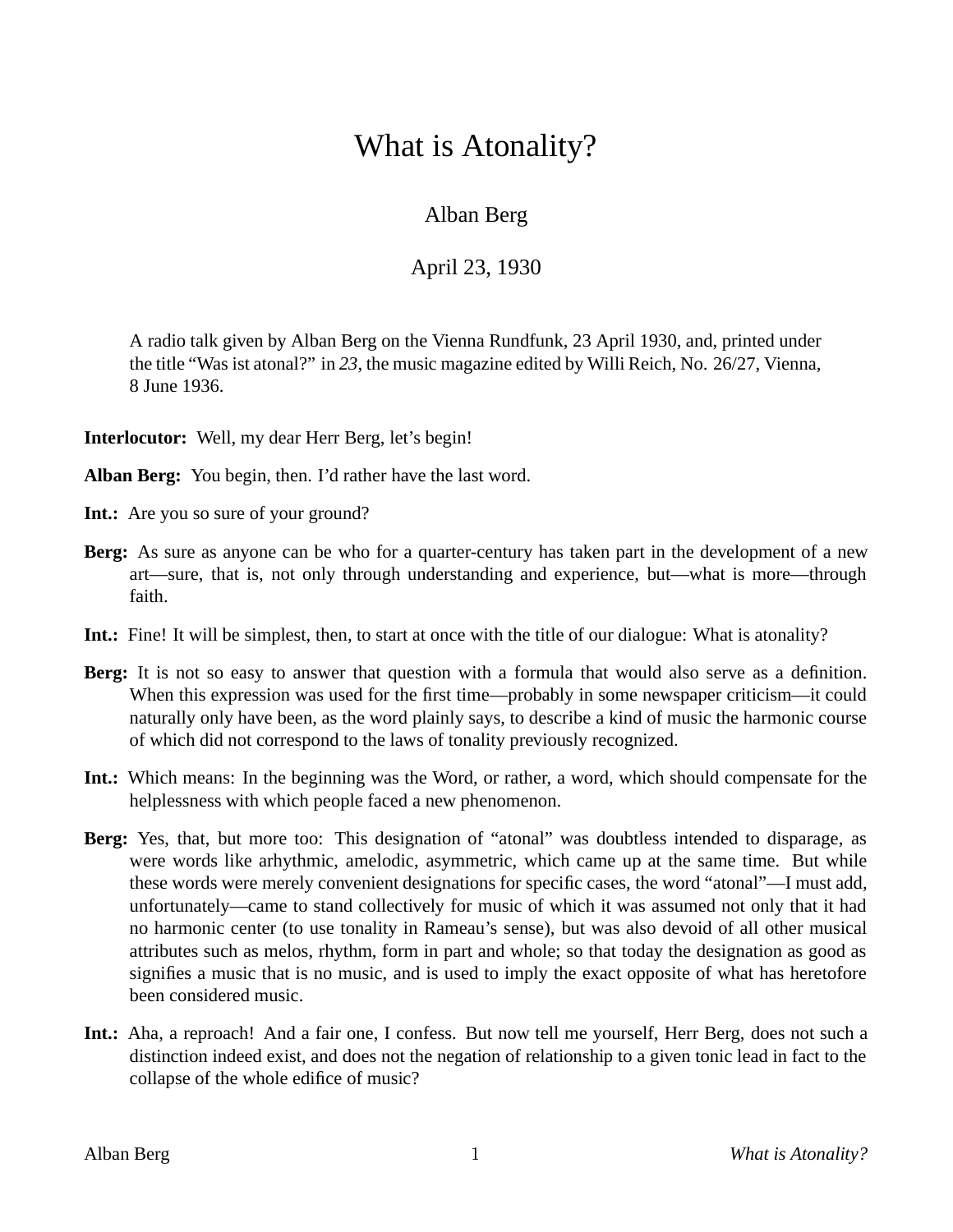- **Berg:** Before I answer that, I would like to say this: Even if this so-called atonal music cannot, harmonically speaking, be brought into relation with a major/minor harmonic system—still, surely, there was music even before that system in its turn came into existence. . .
- **Int.:** ... and what a beautiful and imaginative music!
- **Berg:** ... so it doesn't follow that there may not (at least considering the chromatic scale and the new chord-forms arising out of it) be discovered in the "atonal" compositions of the last quarter-century a harmonic center which would naturally not be identical with the old tonic . . . We already have today in the "composition in twelve tones related only to each other" which Schoenberg has been the first to practice, a system that yields nothing in organization and control of material to the old harmonic order.
- **Int.:** You mean the so-called twelve-tone rows? Won't you tell us something more about them in this connection?
- **Berg:** Not now; it would lead too far afield. Let us confine ourselves to this notion of "atonality."
- **Int.:** Agreed. But you have not yet answered my question whether there does not indeed exist a distinction such as that implied in the word between earlier music and that of today, and so whether the giving up of relationship to a keynote, a tonic, has not indeed unsettled the whole structure of music?
- **Berg:** Now that we have agreed that the negation of major and minor tonality does not necessarily bring about harmonic anarchy, I can answer that question much more easily. Even if certain harmonic possibilities are lost through abandonment of major and minor, all the other qualities we demand of a true and genuine music still remain.
- **Int.:** Which, for instance?
- **Berg:** They are not to be so quickly listed, and I would like to go into that more closely—indeed, I must do so, because the point in question is to show that this idea of atonality, which originally related quite exclusively to the harmonic aspect, has now become, as aforesaid, a collective expression for music that is no music.
- **Int.:** No music? I find that expression too strong; nor have I heard it before. I believe that what the opponents of atonal music are most concerned with is to emphasize the implied antithesis to socalled "beautiful" music.
- **Berg:** That view you take from me. Anyhow, this collective term "atonality" is intended to repudiate everything that has heretofore made up the content of music. I have already mentioned such words as arhythmic, amelodic, asymmetric, and could name a dozen more expressions derogatory of modern music: like cacophony and manufactured music, which are already half-forgotten, or the more recent ones like linear music, constructivism, the new factuality, polytonality, machine music, etc. These terms, which may perhaps properly apply in individual special instances, have all been brought under one hat to give today the illusory concept of an "atonal" music, to which those who admit no justification for this music cling with great persistence, purposing in this single word to deny to the new music everything that, as we said, has heretofore constituted music, and hence its right to exist at all.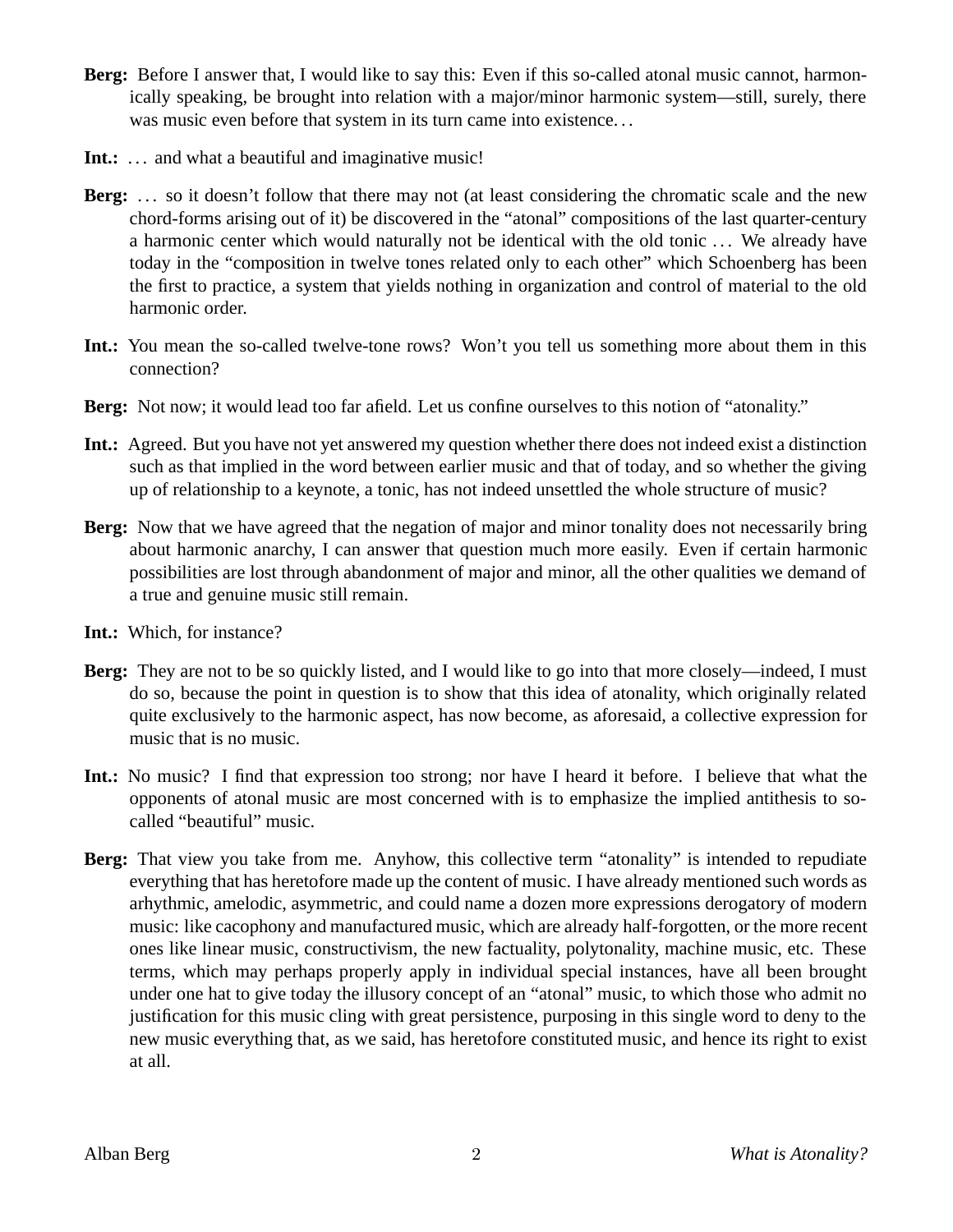- **Int.:** You take too black a view, Herr Berg! You might have been entirely justified in that statement of the case of a while ago. But today people know that atonal music for its own sake can be fascinating, inevitably in some cases where there is true art! Our problem is only to show whether atonal music may really be called musical in the same sense as all earlier music. That is, to show, as you have said, whether if only the harmonic foundation has changed, all the other elements of former music are still present in the new.
- **Berg:** That I declare they are, and I could prove it to you in every measure of a modern score. Prove above all—to begin with the most important—that in this music, as in any other, the melody, the principal voice, the theme, is fundamental, that the course of the music is in a sense determined by it.
- **Int.:** But is melody in the traditional sense at all possible in atonal music?
- **Berg:** Yes, of course, even vocal melody.
- **Int.:** Well, so far as song is concerned, Herr Berg, atonal music surely does follow a new path. There is certainly something in it that has never been heard before, I would almost like to say, something temporarily shocking.
- **Berg:** Only as concerns harmony: on that we agree. But it is quite wrong to regard this new melodic line as laking a path entirely new, as you declare, in comparison with the usual characteristics of melodic procedure, or even as never before hearto and shocking. Nor is this true of a vocal line, even if it is marked with what someone recently described as intervals of an instrumental chromaticism, distorted, jagged, wide-spaced; nor that it thereby totally disregards the requirements of the human voice.
- **Int.:** I never said that, but I cannot help feeling that vocal melody and melody in general does seem never to have been treated like that before.
- **Berg:** That is just what I am objecting to. I maintain on the contrary that vocal melody, even as described, yes, caricatured, in these terms, has always existed, especially in German music; and I further maintain that this so-called atonal music, at least in so far as it has emanated from Vienna, has also in this respect naturally adhered to the masterworks of German music and not—with all due respect—to Italian *bel-canto* opera. Melody that is linked with harmony rich in progressions, which is almost the same thing as being bold, may naturally, so long as one doesn't understand the harmonic implications, seem "distorted"—which is no less the case with a thoroughly chromatic style of writing, and for which there are hundreds of examples in Wagner. But take rather a melody of Schubert, from the famous song *Letzte Hoffnung*. Is that distorted enough for you?

[Berg here gives further examples—from Schubert: *Wasserfluth*, bars 11–12, *Der stürmische Morgen*, bars 4–8, 15–18; and from Mozart, *Don Juan* in particular to show that even in the classics vocal melody may be constantly on the move, expressive in all registers, "animated and yet capable of declamation—indeed, an ideal instrument."]

But you will also see by these examples from the classics that it has nothing to do with atonality if a melody, even in opera-music, departs from the voluptuous tenderness of Italian *cantilena*—an element you will furthermore seek in vain in Bach, whose melodic potency nobody will deny.

**Int.:** Granted. But there seems to be another point in which the melody of this so-called atonal music differs from that of earlier music. I mean the asymmetrical structure of melodic periods.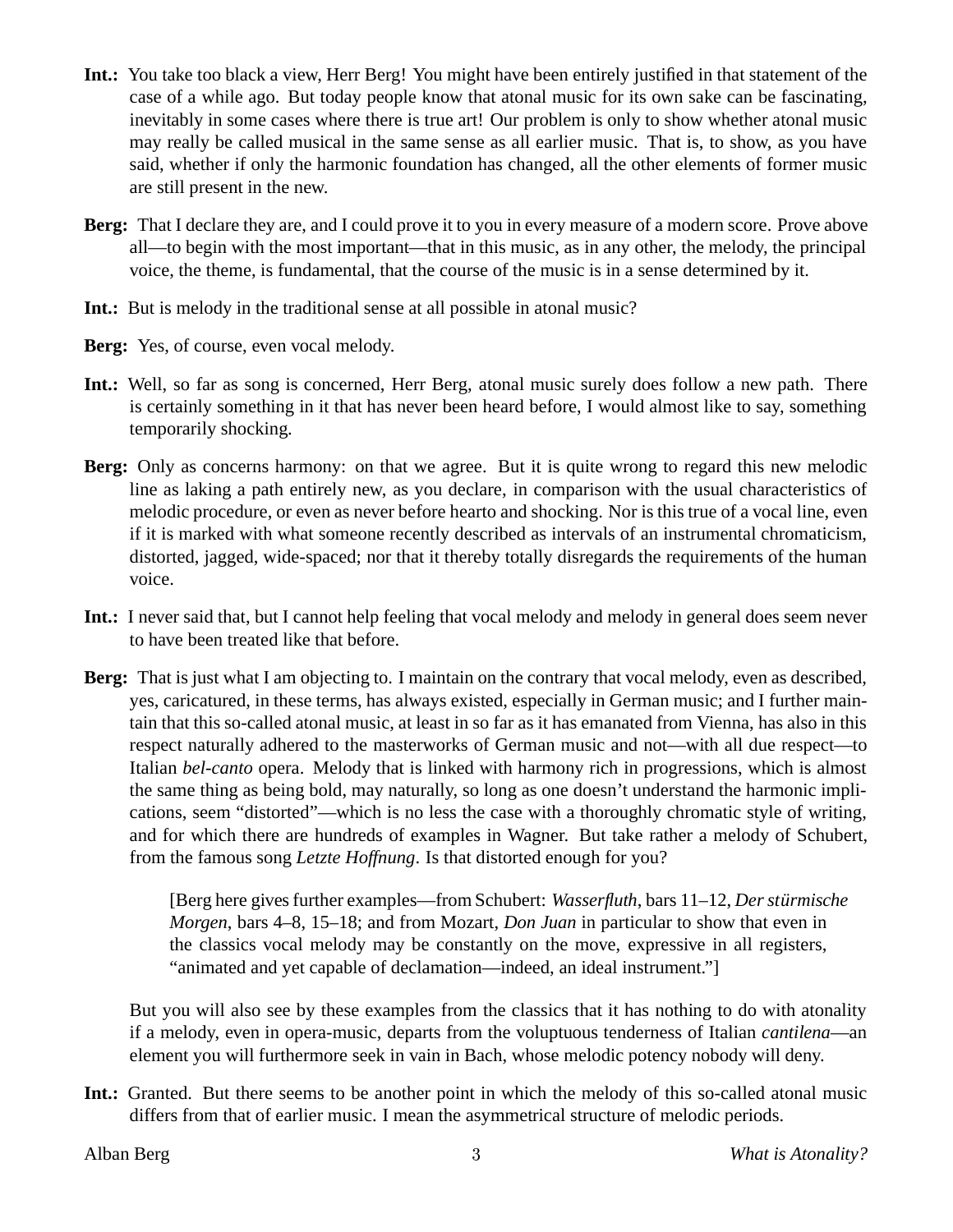**Berg:** You probably miss in our music the two- and four-bar periodicity as we know it in the Viennese classicists and all the romantics, including Wagner. Your observation is correct, but you perhaps overlook the fact that such metrical symmetry is peculiar to this epoch, whereas in Bach, for example, it is only to be found in his more homophonic works and the suites that derive from dancemusic. But even in the Viennese classics, and especially in Mozart and Schubert, we observe again and again—and quite particularly in their most masterly works—efforts to break away from the restraints of this square symmetry.

## [Here Berg cites examples from *Figaro*.]

This art of asymmetric melodic construction developed still further in the course of the nineteenth century (just think of Brahms *Vergebliches Standchen*, *Am Sonntagmorgen*, or *Immer leiser wird mein Schlummer*), and while the four-bar period preponderates in Wagner and his followers (they clung to this earlier style-factor in favor of other innovations, notably in the harmonic field), even at this time there is a very clear tendency to give up the two- and four-bar form. A direct line runs here from Mozart through Schubert and Brahms to Reger and Schoenberg. And it is perhaps not without interest to point out that both Reger and Schoenberg, when they discussed the asymmetry of their melodic periods, pointed out that these follow the prose of the spoken word, while strictly square-rhythmed melody follows, rather, metrical speech, verse-form. Yet, as with prose itself, unsymmetrical melodies may be no less logically constructed than symmetrical melodies. They too have their half and full cadences, rest and high points, caesuras and bridges, introductory and concluding moments which, because of their directional character, may be compared with modulations and cadences. To recognize all this is to feel in them melody in the truest sense of the word.

- **Int.:** ... and perhaps even find them beautiful.
- **Berg:** Quite right! But let us go on: This freedom of melodic construction is naturally accompanied by freedom of rhythmic organization. Because the rhythm of this music has undergone a loosening process—let us say through contraction, extension, overlapping of note-values, shifting of strong beats, as we see it quite particularly in Brahms—does not mean that the laws of rhythm are dispensed with; and the term "arhythmic" for this treatment, which after all represents just another refinement of the artist's means, is just as silly as "amelodic." This rhythmic treatment is particularly conditioned too by the multilinearity of the new music; we seem, indeed, to be finding ourselves in a time which very much resembles Bach's. For as that period, through Bach himself, wrought a change from pure polyphony and the imitative style (and the concept of the church modes), to a style of writing built on major-minor harmony, so now we are passing out of the harmonic era, which really dominated the whole Viennese classic period and the nineteenth century, slowly but incessantly into an era of preponderantly polyphonic character. This tendency to polyphony in so-called atonal music is a further mark of all true music and is not to be dismissed just because it has been nicknamed "linear structure."
- **Int.:** Now I think we have arrived at a most important point.
- **Berg:** Yes, at counterpoint!
- **Int.:** Right! The essence of polyphony of course consists in the interordination and subordination of voices, voices, that is, which have a life of their own. Here again we are dealing with the harmonic aspect; I mean, the individual lives of all the voices give rise to a second, a new life, that of the collective sound . . .

**Berg:** ... which is of course not accidental, but consciously built and heard.